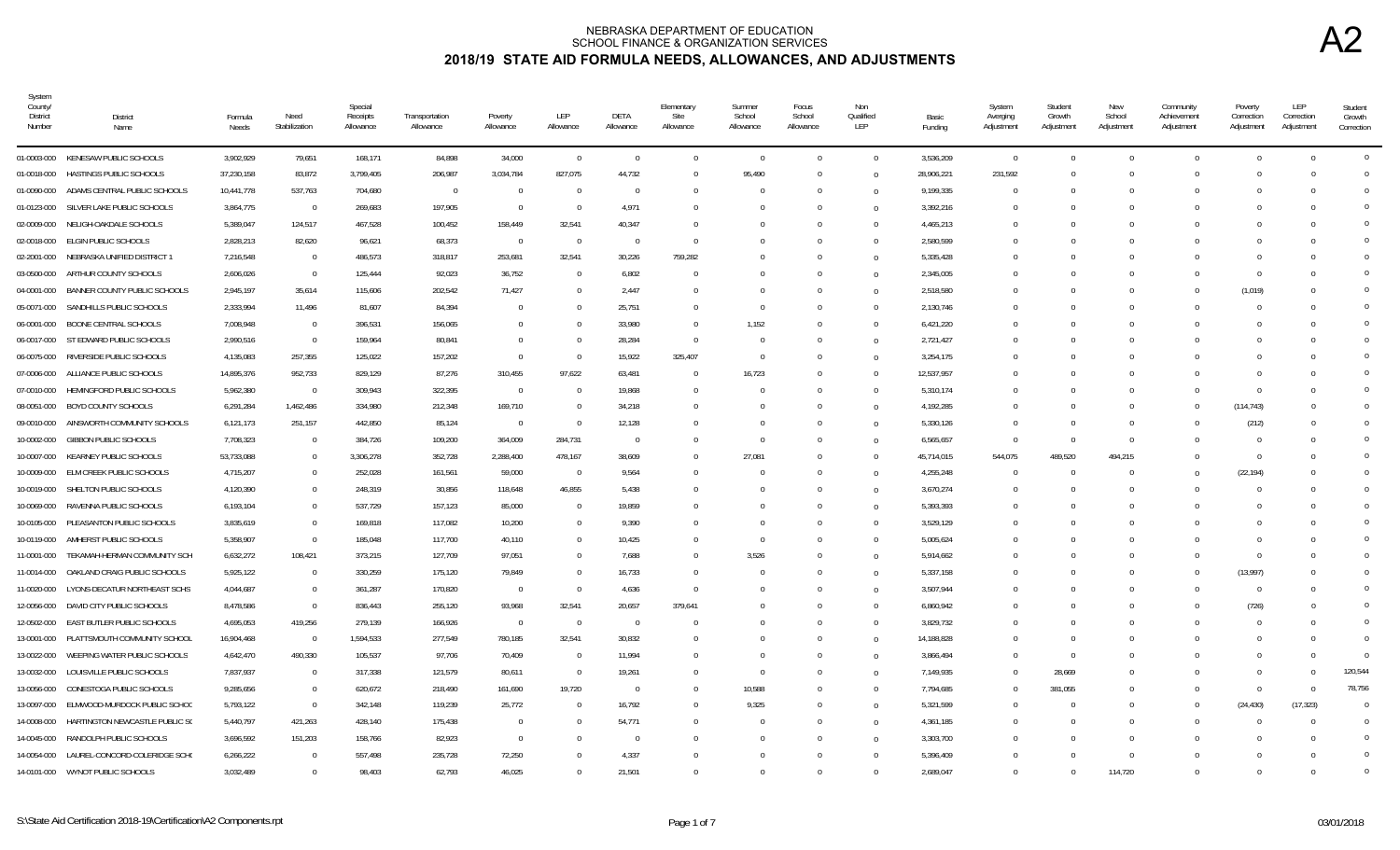| System<br>County/<br>District<br>Number | District<br>Name                          | Formula<br>Needs | Need<br>Stabilization | Special<br>Receipts<br>Allowance | Transportation<br>Allowance | Poverty<br>Allowance | LEP<br>Allowance         | DETA<br>Allowance | Elementary<br>Site<br>Allowance | Summer<br>School<br>Allowance | Focus<br>School<br>Allowance | Non<br>Qualified<br>LEP | Basic<br>Funding | System<br>Averging<br>Adjustment | Student<br>Growth<br>Adjustment | New<br>School<br>Adjustment | Community<br>Achievement<br>Adjustment | Poverty<br>Correction<br>Adjustment | LEP<br>Correction<br>Adjustment | Student<br>Growth<br>Correction |
|-----------------------------------------|-------------------------------------------|------------------|-----------------------|----------------------------------|-----------------------------|----------------------|--------------------------|-------------------|---------------------------------|-------------------------------|------------------------------|-------------------------|------------------|----------------------------------|---------------------------------|-----------------------------|----------------------------------------|-------------------------------------|---------------------------------|---------------------------------|
|                                         | 15-0010-000 CHASE COUNTY SCHOOLS          | 8,107,273        | $\overline{0}$        | 244,562                          | 265,799                     | 208,250              | 179,350                  | 13,411            | $\Omega$                        | $\overline{0}$                | $\Omega$                     | $\Omega$                | 7,195,901        | $\Omega$                         | $\overline{0}$                  | $\Omega$                    | $\overline{0}$                         | $\Omega$                            | $\Omega$                        | $\overline{0}$                  |
| 15-0536-000                             | WAUNETA-PALISADE PUBLIC SCHS              | 4,096,735        | $\overline{0}$        | 153,181                          | 357,053                     | 125,800              | 14,025                   | 22,296            | $\Omega$                        | $\Omega$                      |                              | $\Omega$                | 3,424,380        | $\overline{0}$                   | $\Omega$                        |                             | $\Omega$                               | $\Omega$                            | $\Omega$                        | $\overline{0}$                  |
| 16-0006-000                             | VALENTINE COMMUNITY SCHOOLS               | 7,986,518        | 600,296               | 558,408                          | 63,857                      | $\overline{0}$       | 10,200                   | $\Omega$          | 216,938                         | $\Omega$                      |                              | $\Omega$                | 6,536,819        | $\Omega$                         | $\Omega$                        |                             | $\Omega$                               | $\Omega$                            | $\Omega$                        | $\overline{0}$                  |
| 16-0030-000                             | CODY-KILGORE PUBLIC SCHS                  | 2,927,995        | $\overline{0}$        | 105,973                          | 94,857                      | 51,705               | $\overline{0}$           | 8,854             | $\Omega$                        | $\Omega$                      |                              | $\Omega$                | 2,666,606        | $\Omega$                         | $\Omega$                        |                             | $\Omega$                               | - 0                                 | $\Omega$                        | $\overline{0}$                  |
| 17-0001-000                             | SIDNEY PUBLIC SCHOOLS                     | 13,733,218       | 513,184               | 637,904                          | 103,525                     | 210,141              | 58,085                   | 28,709            |                                 | $\Omega$                      |                              | $\Omega$                | 12,252,241       | $\Omega$                         | $\cap$                          |                             | $\cap$                                 | $\Omega$                            | $\Omega$                        | (70, 571)                       |
| 17-0003-000                             | LEYTON PUBLIC SCHOOLS                     | 3,317,534        | 198,805               | 101,594                          | 134,495                     | 40,800               | $\overline{0}$           | 8,926             |                                 | $\Omega$                      |                              |                         | 2,832,914        | 0                                | $\Omega$                        |                             |                                        | $\Omega$                            | $\Omega$                        | $\overline{0}$                  |
| 17-0009-000                             | POTTER-DIX PUBLIC SCHOOLS                 | 2,967,632        | 44,131                | 126,710                          | 65,229                      | 72,675               | $\overline{0}$           | 12,102            |                                 | $\Omega$                      |                              | $\Omega$                | 2,646,785        | $\Omega$                         |                                 |                             |                                        | $\Omega$                            | $\Omega$                        | $\overline{0}$                  |
| 18-0002-000                             | SUTTON PUBLIC SCHOOLS                     | 5,759,822        | $\Omega$              | 329,160                          | 135,569                     | 45,900               | 54,234                   | 4,803             |                                 | $\Omega$                      |                              | $\Omega$                | 5,190,156        | $\Omega$                         | $\Omega$                        |                             | $\Omega$                               | $\Omega$                            | $\Omega$                        | $\overline{0}$                  |
| 18-0011-000                             | HARVARD PUBLIC SCHOOLS                    | 4,360,740        | 315,340               | 386,082                          | 110,154                     | 55,250               | 51,523                   | 24.680            |                                 | $\Omega$                      |                              | $\Omega$                | 3,473,328        | $\Omega$                         | $\Omega$                        |                             | $\Omega$                               | (55,617)                            | $\Omega$                        | $\Omega$                        |
|                                         | 19-0039-000 LEIGH COMMUNITY SCHOOLS       | 3,253,673        | $\overline{0}$        | 76,966                           | 101,633                     | $\Omega$             | $\overline{0}$           | 10,659            | $\cap$                          | $\Omega$                      |                              | $\Omega$                | 3,064,415        | $\Omega$                         | $\Omega$                        |                             | $\Omega$                               | $\Omega$                            | $\Omega$                        | $\Omega$                        |
| 19-0058-000                             | CLARKSON PUBLIC SCHOOLS                   | 3,312,122        | 150,806               | 276,322                          | 108,570                     | $\overline{0}$       | $\overline{0}$           | 4,800             |                                 | $\Omega$                      |                              | $\Omega$                | 2,771,624        | $\Omega$                         | $\Omega$                        |                             | $\Box$                                 | - 0                                 | $\Omega$                        | $\overline{0}$                  |
| 19-0070-000                             | HOWELLS-DODGE CONSOLIDATED SO             | 3,859,377        | $\overline{0}$        | 169,305                          | 188,395                     | $\overline{0}$       | $\overline{0}$           | 17,430            | $\Omega$                        | $\overline{0}$                |                              | $\Omega$                | 3,484,247        | $\Omega$                         | $\Omega$                        |                             | $\Omega$                               | $\Omega$                            | $\Omega$                        | $\Omega$                        |
| 19-0123-000                             | SCHUYLER COMMUNITY SCHOOLS                | 19,143,990       | $\Omega$              | 847,235                          | 26,596                      | 941,826              | 638,158                  | $\Omega$          |                                 | 27,358                        |                              | $\Omega$                | 16,662,817       | $\Omega$                         |                                 |                             |                                        | $\Omega$                            | $\Omega$                        | $\overline{0}$                  |
| 20-0001-000                             | WEST POINT PUBLIC SCHOOLS                 | 10,511,700       | 1,171,984             | 617,148                          | 157,688                     | 371,562              | 152,760                  | 2,648             |                                 | $\Omega$                      |                              | $\Omega$                | 8,050,423        | $\Omega$                         | $\Omega$                        |                             | $\Omega$                               | (12, 513)                           | $\Omega$                        | $\Omega$                        |
| 20-0020-000                             | BANCROFT-ROSALIE COMM SCHOOL              | 4,157,857        | $\overline{0}$        | 265,172                          | 86,076                      | 85,000               | $\overline{0}$           | $\Omega$          |                                 | 4,844                         |                              | $\Omega$                | 3,716,765        | $\Omega$                         | <sup>n</sup>                    |                             | $\cap$                                 | - 0                                 | $\Omega$                        | $\Omega$                        |
| 20-0030-000                             | WISNER-PILGER PUBLIC SCHOOLS              | 5,930,112        | 174,961               | 393,832                          | 113,617                     | $\Omega$             | $\overline{0}$           | 3,397             |                                 | $\Omega$                      |                              | $\Omega$                | 5,244,305        | $\Omega$                         | $\Omega$                        |                             | $\Box$                                 | $\Omega$                            | $\Omega$                        | $\overline{0}$                  |
| 21-0015-000                             | ANSELMO-MERNA PUBLIC SCHOOLS              | 3,968,828        | $\Omega$              | 164,423                          | 186,989                     | $\overline{0}$       | $\overline{0}$           | $\Omega$          |                                 | $\Omega$                      |                              | $\Omega$                | 3,617,416        | $\Omega$                         | $\Omega$                        |                             | $\Omega$                               | - 0                                 | $\Omega$                        | $\Omega$                        |
| 21-0025-000                             | BROKEN BOW PUBLIC SCHOOLS                 | 9,518,886        | $\overline{0}$        | 793,778                          | 213,071                     | 171,424              | 34,850                   | 20,477            |                                 | $\Omega$                      |                              | $\Omega$                | 8,285,286        | $\Omega$                         | $\Omega$                        |                             |                                        | - 0                                 | $\Omega$                        | $\overline{0}$                  |
| 21-0044-000                             | ANSLEY PUBLIC SCHOOLS                     | 3,254,571        | $\overline{0}$        | 148,608                          | 136,015                     | 170,092              | $\overline{0}$           | 14,191            |                                 | $\overline{0}$                |                              |                         | 2,785,665        | $\Omega$                         | $\Omega$                        |                             | $\Omega$                               | $\Omega$                            | $\overline{0}$                  | $\Omega$                        |
| 21-0084-000                             | SARGENT PUBLIC SCHOOLS                    | 3,093,250        | 114,918               | 73,956                           | 109,214                     | 47,600               | 7,650                    | 17,731            |                                 | $\Omega$                      |                              | $\Omega$                | 2,722,181        | $\Omega$                         |                                 |                             |                                        | -0                                  | - 0                             | $\Omega$                        |
| 21-0089-000                             | ARNOLD PUBLIC SCHOOLS                     | 3,074,371        | $\Omega$              | 129,004                          | 144,890                     | 39,950               | $\overline{0}$           | 39,100            | $\Omega$                        | $\Omega$                      |                              | $\Omega$                | 2,721,427        | $\Omega$                         | $\Omega$                        |                             | $\Omega$                               | - 0                                 | $\Omega$                        | $\overline{0}$                  |
| 21-0180-000                             | CALLAWAY PUBLIC SCHOOLS                   | 3,636,540        | 66,691                | 194,300                          | 149,663                     | 44,790               | $\overline{0}$           | 17,131            | $\Omega$                        | $\Omega$                      |                              | $\Omega$                | 3,163,965        | $\Omega$                         | $\Omega$                        |                             | $\cap$                                 | - 0                                 | $\Omega$                        | $\overline{0}$                  |
| 22-0011-000                             | SO SIOUX CITY COMMUNITY SCHS              | 40,835,523       | 516,489               | 3,510,601                        | 433,530                     | 3,480,846            | 1,646,016                | $\Omega$          | 325,407                         | 148,160                       |                              | $\Omega$                | 30,508,577       | 258,627                          | 263,335                         |                             |                                        | $\Omega$                            | $\Omega$                        | (256, 065)                      |
| 22-0031-000                             | HOMER COMMUNITY SCHOOLS                   | 5,544,954        | 336,307               | 340,270                          | 94,584                      | 154,886              | $\overline{0}$           | 12,779            | $\Omega$                        | 13,369                        |                              | $\Omega$                | 4,592,759        | $\overline{0}$                   | $\Omega$                        |                             | $\cap$                                 | - 0                                 | - 0                             | $\overline{0}$                  |
| 23-0002-000                             | CHADRON PUBLIC SCHOOLS                    | 11,024,364       | $\overline{0}$        | 450,361                          | 84,875                      | 379,816              | 43,388                   | 34,145            | $\Omega$                        | $\overline{0}$                |                              |                         | 10,031,779       | $\overline{0}$                   | $\Omega$                        |                             |                                        | $\Omega$                            | - 0                             | $\overline{0}$                  |
| 23-0071-000                             | CRAWFORD PUBLIC SCHOOLS                   | 3,491,404        | 2,325                 | 94,712                           | 37,532                      | 105,749              | $\overline{0}$           | 11,748            | $\Omega$                        | $\overline{0}$                |                              | $\Omega$                | 3,239,338        | $\Omega$                         | $\Omega$                        |                             |                                        | $\Omega$                            | $\Omega$                        | $\overline{0}$                  |
| 24-0001-000                             | LEXINGTON PUBLIC SCHOOLS                  | 32,465,465       | $\overline{0}$        | 1,349,540                        | 202,384                     | 3,753,500            | 2,842,789                | 74.920            |                                 | 613,545                       |                              | $\Omega$                | 23,628,787       | $\Omega$                         | $\Omega$                        |                             |                                        | $\Omega$                            | $\Omega$                        | $\Omega$                        |
| 24-0004-000                             | OVERTON PUBLIC SCHOOLS                    | 4,430,810        | $\overline{0}$        | 138,815                          | 115,560                     | 97,752               | $\overline{0}$           | 6,450             | $\cap$                          | $\overline{0}$                |                              | $\Omega$                | 4,072,233        | $\Omega$                         | $\Omega$                        |                             |                                        | - ( )                               | $\Omega$                        | $\Omega$                        |
|                                         | 24-0011-000 COZAD COMMUNITY SCHOOLS       | 10,534,183       | 112,932               | 597,185                          | 79,758                      | 416,294              | 38,748                   | 778               | $\Omega$                        | 13,106                        |                              | $\Omega$                | 9,275,382        | $\Omega$                         | $\Omega$                        |                             | $\Omega$                               | - 0                                 | - 0                             | $\Omega$                        |
| 24-0020-000                             | GOTHENBURG PUBLIC SCHOOLS                 | 10,722,706       | 52,634                | 464,718                          | 103,480                     | 291,125              | $\overline{0}$           | 17,059            | $\cap$                          | 33,282                        |                              | $\Omega$                | 9,760,408        | $\Omega$                         | $\Omega$                        |                             |                                        |                                     | - 0                             | $\overline{0}$                  |
| 24-0101-000                             | SUMNER-EDDYVILLE-MILLER SCHS              | 3,331,136        | $\overline{0}$        | 149,607                          | 134,653                     | 74,347               | 25,701                   | 15,738            |                                 | - 0                           |                              |                         | 2,931,090        | $\Omega$                         | $\Omega$                        |                             |                                        | C                                   | - 0                             | $\overline{0}$                  |
| 25-0025-000                             | CREEK VALLEY SCHOOLS                      | 3,605,746        | 295,860               | 222,351                          | 57,711                      | $\overline{0}$       | $\overline{0}$           | 29,873            |                                 | $\Omega$                      |                              |                         | 2,999,951        | $\Omega$                         |                                 |                             |                                        | $\Omega$                            | $\Omega$                        | $\Omega$                        |
| 25-0095-000                             | SOUTH PLATTE PUBLIC SCHOOLS               | 2,967,633        | $\overline{0}$        | 142,384                          | 34,913                      | 76,500               | $\overline{\phantom{0}}$ | 7,922             |                                 | $\overline{0}$                |                              | $\Omega$                | 2,705,914        | $\Omega$                         |                                 |                             |                                        | -0                                  | $\Omega$                        | $\overline{0}$                  |
|                                         | 26-0001-000 PONCA PUBLIC SCHOOLS          | 6,127,615        | $\overline{0}$        | 304,400                          | 146,319                     | 81,042               | $\overline{0}$           | 31,001            |                                 | 7,606                         |                              | $\Omega$                | 5,557,247        | $\Omega$                         | $\Omega$                        |                             | $\Omega$                               | $\Omega$                            | $\Omega$                        | $\Omega$                        |
| 26-0070-000                             | ALLEN CONSOLIDATED SCHOOLS                | 3,366,289        | 227,348               | 231,960                          | 116,508                     | 41,646               | $\overline{0}$           | 55,138            | $\Omega$                        | 1,722                         |                              | $\Omega$                | 2,691,967        | $\Omega$                         | $\Omega$                        |                             | $\Box$                                 | $\Omega$                            | $\overline{0}$                  | $\overline{0}$                  |
| 26-0561-000                             | EMERSON-HUBBARD PUBLIC SCHOOL             | 4,139,368        | $\overline{0}$        | 295,792                          | 104,938                     | 56,803               | 32,541                   | 7,694             | $\Omega$                        | 4,840                         |                              | $\Omega$                | 3,640,412        | $\Omega$                         | $\Omega$                        |                             | $\Omega$                               | $\Omega$                            | (3,652)                         | $\overline{0}$                  |
| 27-0001-000                             | FREMONT PUBLIC SCHOOLS                    | 45,889,036       | $\Omega$              | 2,949,175                        | 312,785                     | 3,990,084            | 1,438,771                | $\overline{0}$    |                                 | 29,013                        |                              |                         | 36,659,926       | 509,282                          |                                 |                             |                                        |                                     | $\overline{0}$                  | $\overline{0}$                  |
|                                         | 27-0062-000 SCRIBNER-SNYDER COMMUNITY SCH | 3,307,135        | $\Omega$              | 113,396                          | 36,435                      | 51,000               | 85                       | 2,040             |                                 | 922                           |                              | (85)                    | 3,103,767        | $\Omega$                         | $\Omega$                        |                             |                                        | $\Omega$                            | (425)                           | $\Omega$                        |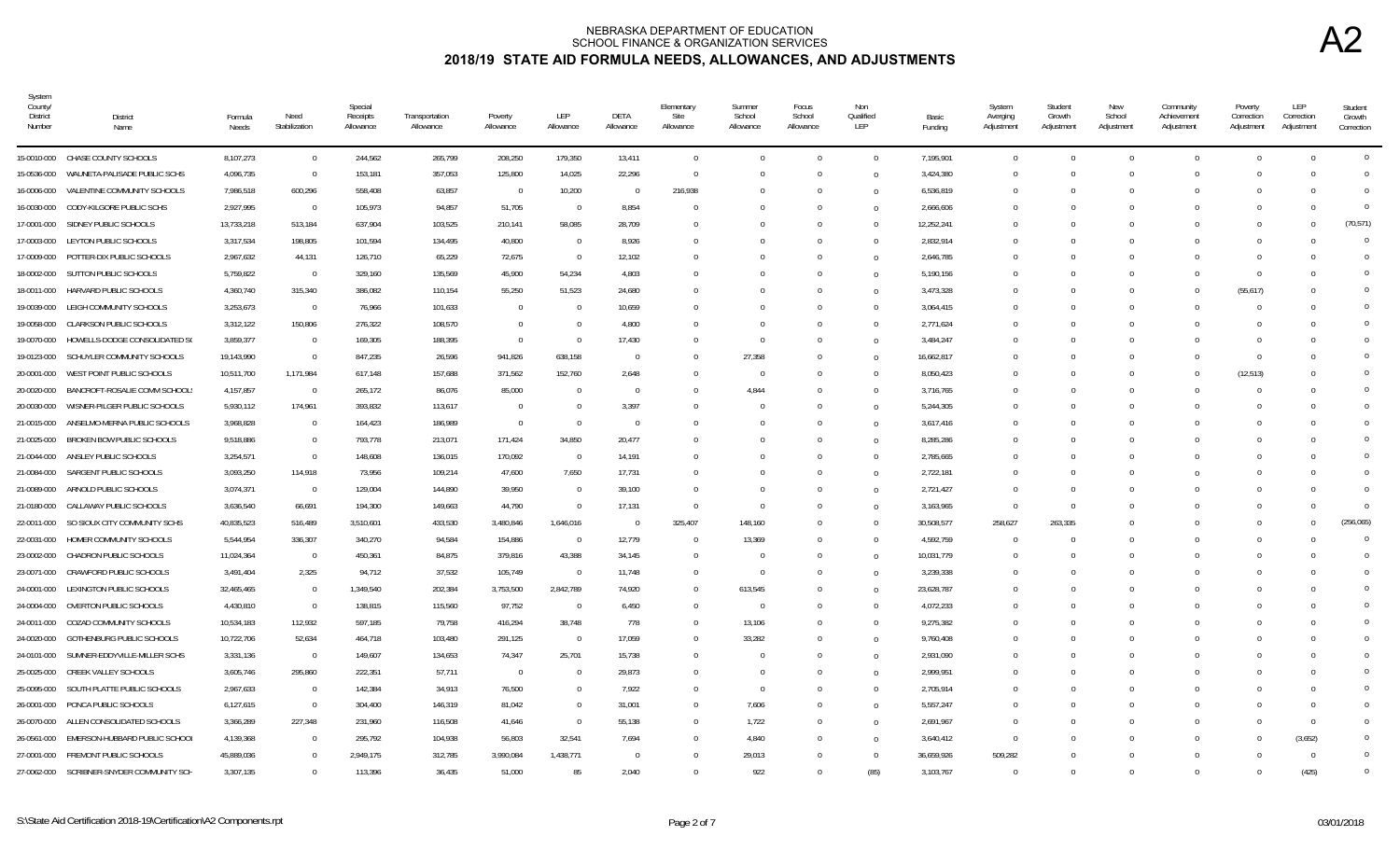| System<br>County/<br>District<br>Number | <b>District</b><br>Name                    | Formula<br>Needs | Need<br>Stabilization | Special<br>Receipts<br>Allowance | Transportation<br>Allowance | Poverty<br>Allowance | LEP<br>Allowance | DETA<br>Allowance | Elementary<br>Site<br>Allowance | Summer<br>School<br>Allowance | Focus<br>School<br>Allowance | Non<br>Qualified<br>LEP | Basic<br>Funding | System<br>Averging<br>Adjustment | Student<br>Growth<br>Adjustment | New<br>School<br>Adjustment | Community<br>Achievement<br>Adjustment | Poverty<br>Correction<br>Adjustment | LEP<br>Correction<br>Adjustment | Student<br>Growth<br>Correction |
|-----------------------------------------|--------------------------------------------|------------------|-----------------------|----------------------------------|-----------------------------|----------------------|------------------|-------------------|---------------------------------|-------------------------------|------------------------------|-------------------------|------------------|----------------------------------|---------------------------------|-----------------------------|----------------------------------------|-------------------------------------|---------------------------------|---------------------------------|
| 27-0594-000                             | LOGAN VIEW PUBLIC SCHOOLS                  | 7,140,341        | 243,000               | 376,446                          | 175,176                     | $\Omega$             | $\overline{0}$   | 8,499             | $\overline{0}$                  | $\Omega$                      | $\overline{0}$               | $\Omega$                | 6,336,980        | $\overline{0}$                   | 5,799                           | $\Omega$                    | $\overline{0}$                         | $\overline{0}$                      | $\Omega$                        | (5, 559)                        |
|                                         | 27-0595-000 NORTH BEND CENTRAL PUBLIC SCHS | 7,279,095        | 128,672               | 411,573                          | 179,528                     | $\Omega$             |                  | 18,899            | $\Omega$                        | 461                           | $\Omega$                     | $\Omega$                | 6,738,162        | $\Omega$                         | $\Omega$                        | $\Omega$                    | $\Omega$                               | (85,000)                            | $\Omega$                        | (113, 200)                      |
|                                         | 28-0001-000 OMAHA PUBLIC SCHOOLS           | 579,626,985      | 994,392               | 37,294,857                       | 19,986,695                  | 59,930,247           | 25,178,347       | 981,124           | $\Omega$                        | 6,142,814                     | 507,635                      | $\bigcap$               | 415,247,840      | 7,847,222                        | 240,444                         | 1,734,566                   | 5,681,290                              | $\Omega$                            |                                 | (2, 140, 488)                   |
| 28-0010-000                             | ELKHORN PUBLIC SCHOOLS                     | 87,386,602       | $\overline{0}$        | 4,799,046                        | 542,364                     | 132,203              | 202,475          | 125,627           | $\Omega$                        | 130,031                       | $\Omega$                     | $\Omega$                | 74,640,951       | 707,287                          | 3,756,884                       | 1,156,244                   | 6,366                                  | $\Omega$                            | $\cap$                          | 1,187,124                       |
| 28-0015-000                             | DOUGLAS CO WEST COMMUNITY SCH              | 10,708,982       | $\overline{0}$        | 661,781                          | 252,526                     | 298,838              | 32,541           | 28,761            | $\Omega$                        | 5,301                         | $\Omega$                     | $\Omega$                | 9,342,605        | $\Omega$                         | 80,326                          | $\Omega$                    | 6,303                                  | $\Omega$                            |                                 | $\overline{0}$                  |
| 28-0017-000                             | MILLARD PUBLIC SCHOOLS                     | 213,919,189      | $\Omega$              | 13,384,414                       | 1,747,770                   | 2,240,483            | 1,075,250        | $\Omega$          | $\Omega$                        | 499,962                       | $\Omega$                     | $\Omega$                | 192,044,465      | 2,894,778                        |                                 | $\Omega$                    | 63,071                                 |                                     |                                 | (31,004)                        |
| 28-0054-000                             | RALSTON PUBLIC SCHOOLS                     | 34,527,648       | $\overline{0}$        | 2,434,081                        | 484,042                     | 2,387,168            | 966,277          | 150,000           | $\Omega$                        | 71,684                        | $\Omega$                     | $\bigcap$               | 27,728,306       | $\overline{0}$                   | $\Omega$                        | $\Omega$                    | 306,090                                | $\Omega$                            | $\bigcap$                       | $\overline{0}$                  |
|                                         | 28-0059-000 BENNINGTON PUBLIC SCHOOLS      | 26,103,996       | $\overline{0}$        | 1,030,316                        | 252,430                     | 31,910               | 32,541           | 31,793            | $\Omega$                        | 41,210                        | $\Omega$                     | $\Omega$                | 21,983,457       | $\Omega$                         | 1,070,448                       | 734,108                     | 1,226                                  | $\Omega$                            |                                 | 894,557                         |
| 28-0066-000                             | WESTSIDE COMMUNITY SCHOOLS                 | 57,561,669       | $\overline{0}$        | 4,796,343                        | 1,182,992                   | 1,275,000            | 409,470          | 294,453           | $\Omega$                        | 54,240                        | $\Omega$                     | $\bigcap$               | 48,861,191       | 655,939                          |                                 | $\bigcap$                   | 32,041                                 | $\Omega$                            |                                 | $\Omega$                        |
| 29-0117-000                             | DUNDY CO STRATTON PUBLIC SCHS              | 5,429,847        | 237,088               | 178,484                          | 405,138                     | 156,613              | 32,691           | 14,115            | 271,172                         | $\Omega$                      | $\Omega$                     | $\Omega$                | 4,134,546        | $\Omega$                         |                                 |                             | $\Omega$                               |                                     |                                 | $\Omega$                        |
| 30-0001-000                             | EXETER-MILLIGAN PUBLIC SCHOOLS             | 3,270,907        | 118,914               | 269,227                          | 163,909                     | $\Omega$             |                  | 30.626            | $\Omega$                        | $\Omega$                      | $\Omega$                     | $\Omega$                | 2,688,231        | $\Omega$                         | $\Omega$                        |                             | $\Omega$                               |                                     |                                 | $\Omega$                        |
|                                         | 30-0025-000 FILLMORE CENTRAL PUBLIC SCHS   | 7,381,736        | $\overline{0}$        | 963,755                          | 249,432                     | $\Omega$             |                  | 15,833            | $\Omega$                        | 6,629                         | $\Omega$                     | $\bigcap$               | 6,146,087        | $\Omega$                         |                                 |                             |                                        | $\Omega$                            |                                 | $\Omega$                        |
|                                         | 30-0054-000 SHICKLEY PUBLIC SCHOOLS        | 2,811,952        | $\overline{0}$        | 189,282                          | 121,122                     | $\overline{0}$       |                  | 20,733            | $\Omega$                        | $\Omega$                      | $\Omega$                     | $\Omega$                | 2,480,815        | $\Omega$                         | U                               |                             |                                        | $\bigcap$                           |                                 | $\Omega$                        |
| 31-0506-000                             | FRANKLIN PUBLIC SCHOOLS                    | 4,470,241        | $\Omega$              | 330,507                          | 152,484                     | 169,153              |                  | 4,111             | $\Omega$                        |                               | $\Omega$                     | $\Omega$                | 3,813,986        |                                  |                                 |                             |                                        |                                     |                                 | $\Omega$                        |
| 32-0046-000                             | MAYWOOD PUBLIC SCHOOLS                     | 3,031,552        | $\Omega$              | 64,353                           | 255,925                     | 24,650               | $\Omega$         | 19.550            | $\Omega$                        | $\Omega$                      | $\Omega$                     | $\Omega$                | 2,667,074        | $\Omega$                         |                                 |                             |                                        |                                     |                                 | $\Omega$                        |
| 32-0095-000                             | EUSTIS-FARNAM PUBLIC SCHOOLS               | 3,137,479        | 176,168               | 145,832                          | 141,172                     | 38,250               | $\Omega$         | 19,279            | $\Omega$                        | 1,220                         | $\Omega$                     | $\Omega$                | 2,615,558        | $\Omega$                         |                                 |                             |                                        |                                     |                                 | $\Omega$                        |
| 32-0125-000                             | MEDICINE VALLEY PUBLIC SCHOOLS             | 3,471,972        | 155,815               | 189,973                          | 146,017                     | 118,598              | $\Omega$         | 38.361            | $\Omega$                        | $\Omega$                      | $\Omega$                     | $\Omega$                | 2,823,208        | $\Omega$                         | $\Omega$                        |                             |                                        | $\Omega$                            | $\Omega$                        | $\Omega$                        |
| 33-0018-000                             | ARAPAHOE PUBLIC SCHOOLS                    | 4,930,773        | $\overline{0}$        | 326,789                          | 157,087                     | 173,118              | 18,620           | 16,952            | $\Omega$                        | 3,457                         | $\Omega$                     | $\Omega$                | 4,240,353        | $\Omega$                         |                                 |                             |                                        |                                     | (5,603)                         | $\Omega$                        |
| 33-0021-000                             | CAMBRIDGE PUBLIC SCHOOLS                   | 4,725,819        | 226,685               | 146,915                          | 119,900                     | 72,250               | $\Omega$         | 26,332            | $\Omega$                        |                               | $\Omega$                     | $\Omega$                | 4,133,737        | $\Omega$                         |                                 |                             |                                        |                                     |                                 | $\Omega$                        |
|                                         | 33-0540-000 SOUTHERN VALLEY SCHOOLS        | 6,024,257        | 95,263                | 329.446                          | 243,949                     | 275,172              | $\Omega$         | $\Omega$          | $\Omega$                        | $\cup$                        | $\Omega$                     | $\Omega$                | 5,080,427        | $\Omega$                         |                                 |                             |                                        |                                     |                                 | $\Omega$                        |
|                                         | 34-0001-000 SOUTHERN SCHOOL DIST 1         | 6,113,231        | $\overline{0}$        | 517,840                          | 111,727                     | 330,760              | $\Omega$         | 16,889            | $\Omega$                        | $\Omega$                      | $\Omega$                     | $\Omega$                | 5,136,015        | $\Omega$                         |                                 |                             |                                        |                                     |                                 | $\Omega$                        |
| 34-0015-000                             | BEATRICE PUBLIC SCHOOLS                    | 21,143,733       | $\overline{0}$        | 1,735,453                        | 418,704                     | 1,700,000            | 32,541           | 46,266            | $\Omega$                        | 93,299                        | $\Omega$                     | $\Omega$                | 17,117,470       | $\Omega$                         | $\Omega$                        |                             |                                        | $\bigcap$                           |                                 | $\Omega$                        |
|                                         | 34-0034-000 FREEMAN PUBLIC SCHOOLS         | 5,769,433        | $\overline{0}$        | 244,001                          | 181,727                     | 26,518               | $\Omega$         | $\Omega$          | $\Omega$                        |                               | $\Omega$                     | $\Omega$                | 5,317,187        |                                  |                                 |                             |                                        |                                     |                                 | $\Omega$                        |
| 34-0100-000                             | DILLER-ODELL PUBLIC SCHOOLS                | 4,139,955        | 226,834               | 182,231                          | 222,560                     | $\overline{0}$       |                  | $\Omega$          |                                 |                               | $\Omega$                     | $\Omega$                | 3,508,330        |                                  |                                 |                             |                                        |                                     |                                 | $\Omega$                        |
| 35-0001-000                             | <b>GARDEN COUNTY SCHOOLS</b>               | 4,184,219        | $\overline{0}$        | 305,806                          | 112,147                     | 278,480              | $\Omega$         | 27,628            | $\Omega$                        |                               | $\Omega$                     | $\Omega$                | 3,460,506        | $\Omega$                         |                                 |                             |                                        | $\Omega$                            | (348)                           | $\Omega$                        |
| 36-0100-000                             | <b>BURWELL PUBLIC SCHOOLS</b>              | 4,520,563        | $\overline{0}$        | 204,898                          | 87,221                      | 163,147              | $\Omega$         | 19,186            | $\Omega$                        |                               | $\Omega$                     | $\Omega$                | 4,046,111        | $\Omega$                         | $\Omega$                        |                             |                                        | $\Omega$                            |                                 | $\Omega$                        |
| 37-0030-000                             | ELWOOD PUBLIC SCHOOLS                      | 3,754,938        | $\overline{0}$        | 214,832                          | 225,905                     | 29,103               |                  | 14,906            | $\Omega$                        |                               | $\Omega$                     | $\Omega$                | 3,270,192        | $\Omega$                         |                                 |                             |                                        |                                     |                                 | $\Omega$                        |
| 38-0011-000                             | HYANNIS AREA SCHOOLS                       | 2,991,075        | (27, 108)             | 110,188                          | 163,666                     | $\overline{0}$       | $\Omega$         | 6,629             | $\Omega$                        |                               | $\Omega$                     | $\Omega$                | 2,737,700        | $\Omega$                         |                                 |                             |                                        |                                     |                                 | $\Omega$                        |
|                                         | 39-0060-000 CENTRAL VALLEY PUBLIC SCHOOLS  | 5,082,184        | 852,198               | 229,721                          | 286,711                     | 76,500               | $\Omega$         | 23,190            | $\Omega$                        | $\cup$                        | $\Omega$                     | $\Omega$                | 3,613,864        | $\Omega$                         |                                 |                             |                                        |                                     |                                 | $\Omega$                        |
| 40-0002-000                             | <b>GRAND ISLAND PUBLIC SCHOOLS</b>         | 100,056,896      | $\overline{0}$        | 5,824,314                        | 73,533                      | 11,705,618           | 4,777,152        | 118,897           | $\Omega$                        | $\Omega$                      | $\Omega$                     | $\Omega$                | 77,085,156       | 472,226                          |                                 |                             |                                        | $\Omega$                            |                                 | $\Omega$                        |
| 40-0082-000                             | NORTHWEST PUBLIC SCHOOLS                   | 15,674,850       | $\overline{0}$        | 726,087                          | 133,499                     | 192,100              | 35,252           | 58,941            | 976,220                         | 12,447                        | $\Omega$                     | $\Omega$                | 13,540,304       | $\Omega$                         |                                 |                             |                                        |                                     |                                 | $\Omega$                        |
| 40-0083-000                             | WOOD RIVER RURAL SCHOOLS                   | 6,922,355        | 176,431               | 252,224                          | 111,863                     | 445,035              | 70,505           | 2,438             | $\Omega$                        | $\Omega$                      | $\Omega$                     | $\Omega$                | 5,863,859        | $\Omega$                         |                                 |                             |                                        | $\Omega$                            | $\Omega$                        | $\Omega$                        |
| 40-0126-000                             | DONIPHAN-TRUMBULL PUBLIC SCHS              | 6,233,670        | 58,147                | 386,007                          | 133,975                     | 44,625               | 6,256            | 16,874            | $\Omega$                        |                               | $\Omega$                     | $\Omega$                | 5,590,891        |                                  |                                 |                             |                                        |                                     | (3, 105)                        | $\overline{0}$                  |
|                                         | 41-0002-000 GILTNER PUBLIC SCHOOLS         | 3,056,031        | 3,584                 | 189,312                          | 111,039                     | $\Omega$             |                  | 6,242             | $\Omega$                        |                               | $\Omega$                     | $\Omega$                | 2,714,725        | $\Omega$                         |                                 | 31,129                      |                                        |                                     |                                 | $\Omega$                        |
| 41-0091-000                             | HAMPTON PUBLIC SCHOOLS                     | 2,853,125        | $\overline{0}$        | 168,736                          | 78,069                      | $\overline{0}$       | $\overline{0}$   | $\Omega$          | $\Omega$                        |                               | $\Omega$                     | $\bigcap$               | 2,606,320        | $\Omega$                         |                                 | $\Omega$                    |                                        | $\Omega$                            |                                 | $\Omega$                        |
| 41-0504-000                             | AURORA PUBLIC SCHOOLS                      | 13,250,874       | $\overline{0}$        | 962,372                          | 300,447                     | 184,035              | 28,900           | 29,417            | $\Omega$                        |                               | $\Omega$                     | $\Omega$                | 11,745,703       | $\Omega$                         |                                 | $\bigcap$                   |                                        |                                     |                                 | $\Omega$                        |
|                                         | 42-0002-000 ALMA PUBLIC SCHOOLS            | 4,917,733        | $\overline{0}$        | 266,925                          | 195,840                     | 90,804               | $\Omega$         | 10,185            | $\Omega$                        | 412                           | $\Omega$                     |                         | 4,188,087        | $\Omega$                         |                                 | 165,480                     |                                        |                                     |                                 | $\overline{0}$                  |
|                                         | 43-0079-000 HAYES CENTER PUBLIC SCHOOLS    | 2,683,283        | (36, 252)             | 103.003                          | 156,716                     | 83.420               | 32.300           | 35.578            | $\Omega$                        |                               | $\Omega$                     | $\Omega$                | 2.308.518        | $\Omega$                         |                                 |                             |                                        |                                     |                                 | $\Omega$                        |

A2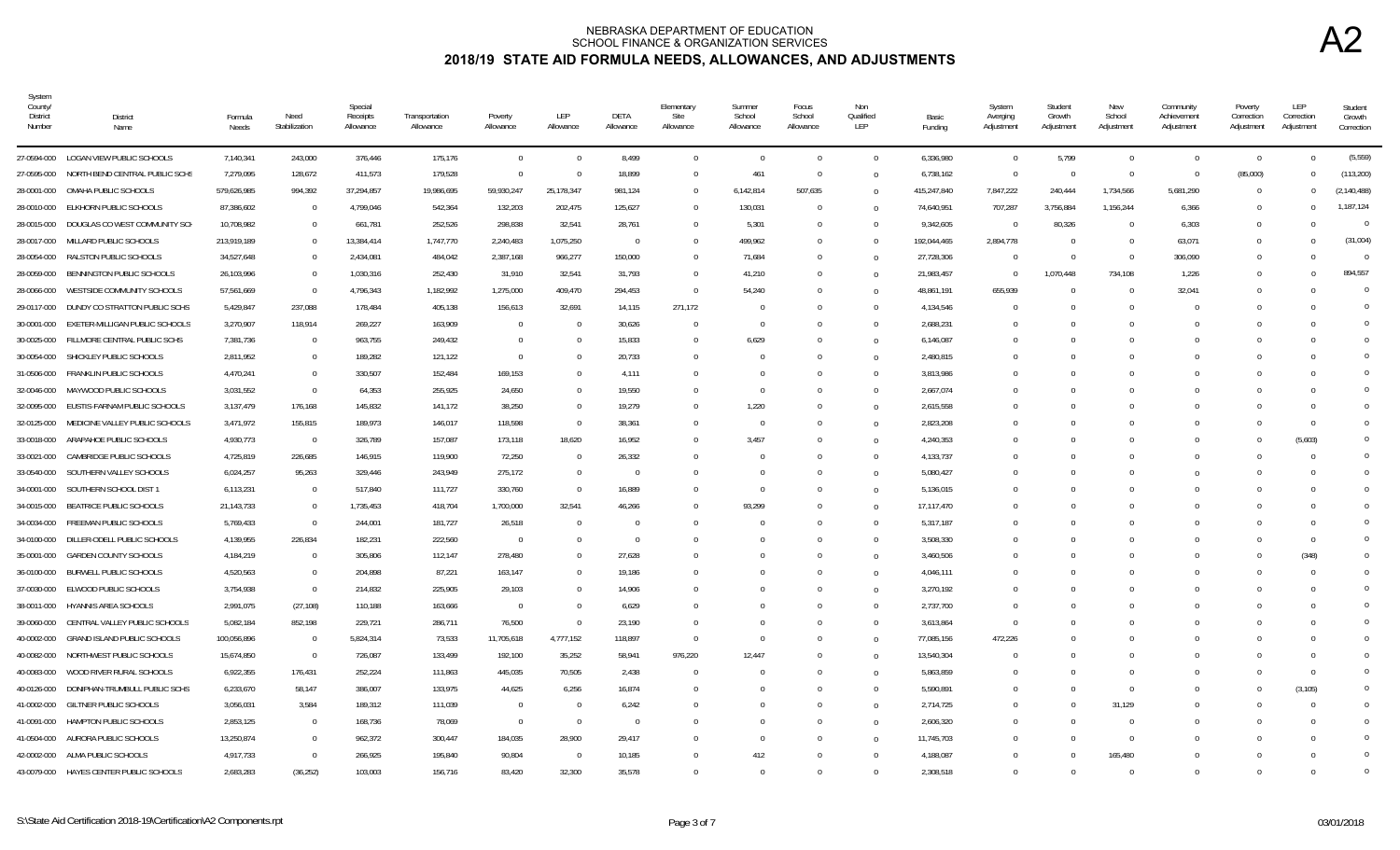| System<br>County/<br><b>District</b><br>Number | District<br>Name                        | Formula<br>Needs | Need<br>Stabilization | Special<br>Receipts<br>Allowance | Transportation<br>Allowance | Poverty<br>Allowance | LEP<br>Allowance | DETA<br>Allowance | Elementary<br>Site<br>Allowance | Summer<br>School<br>Allowance | Focus<br>School<br>Allowance | Non<br>Qualified<br>LEP | Basic<br>Funding | System<br>Averging<br>Adjustment | Student<br>Growth<br>Adjustment | New<br>School<br>Adjustment | Community<br>Achievement<br>Adjustment | Poverty<br>Correction<br>Adjustment | LEP<br>Correction<br>Adjustment | Student<br>Growth<br>Correction |
|------------------------------------------------|-----------------------------------------|------------------|-----------------------|----------------------------------|-----------------------------|----------------------|------------------|-------------------|---------------------------------|-------------------------------|------------------------------|-------------------------|------------------|----------------------------------|---------------------------------|-----------------------------|----------------------------------------|-------------------------------------|---------------------------------|---------------------------------|
|                                                | 44-0070-000 HITCHCOCK CO SCH SYSTEM     | 4,417,984        | $\overline{0}$        | 147,803                          | 168,206                     | 200,160              | $\overline{0}$   | 34,356            | $\overline{0}$                  | 2,139                         | $\Omega$                     | $\Omega$                | 3,865,320        | $\Omega$                         | $\Omega$                        | $\Omega$                    | $\Omega$                               | $\Omega$                            | $\bigcap$                       | $\overline{0}$                  |
|                                                | 45-0007-000 O'NEILL PUBLIC SCHOOLS      | 10,167,926       | $\mathbf 0$           | 763,852                          | 141,306                     | 523,733              | 154,568          | 20,834            | $\mathbf{0}$                    | 230                           |                              | $\overline{0}$          | 8,563,403        | $\Omega$                         |                                 |                             | $\Omega$                               |                                     |                                 | $\Omega$                        |
|                                                | 45-0029-000 EWING PUBLIC SCHOOLS        | 2,811,177        | $\overline{0}$        | 105,967                          | 122,601                     | 69,182               | $\Omega$         | 9,037             | $\Omega$                        | <sup>0</sup>                  | $\Omega$                     | $\overline{0}$          | 2,504,390        | $\Omega$                         | $\Omega$                        |                             | $\Omega$                               | $\Omega$                            |                                 | $\Omega$                        |
|                                                | 45-0044-000 STUART PUBLIC SCHOOLS       | 2,939,081        | $\mathbf 0$           | 109,330                          | 98,521                      | 114,750              | $\Omega$         | $\Omega$          | $\Omega$                        |                               | $\Omega$                     | $\Omega$                | 2,616,480        | C                                |                                 |                             |                                        | $\Omega$                            |                                 | $\Omega$                        |
|                                                | 45-0137-000 CHAMBERS PUBLIC SCHOOLS     | 2,610,793        | $\mathbf 0$           | 67,301                           | 100,034                     | 29,309               | $\Omega$         | 18,673            | $\Omega$                        |                               |                              | $\Omega$                | 2,395,476        | $\Omega$                         | $\Omega$                        |                             |                                        | $\Omega$                            |                                 | $\Omega$                        |
| 45-0239-000                                    | WEST HOLT PUBLIC SCHOOLS                | 6,212,604        | $\Omega$              | 371,552                          | 62,885                      | $\overline{0}$       | $\Omega$         | $\Omega$          | 108,469                         |                               |                              | $\Omega$                | 5,370,315        | $\Omega$                         | 200,134                         |                             |                                        |                                     |                                 | 99,249                          |
| 46-0001-000                                    | MULLEN PUBLIC SCHOOLS                   | 2,893,210        | $\overline{0}$        | 73,656                           | 225,849                     | $\overline{0}$       |                  | 19,550            | $\Omega$                        |                               |                              | $\overline{0}$          | 2,574,155        | $\epsilon$                       |                                 |                             |                                        |                                     |                                 | $\overline{0}$                  |
|                                                | 47-0001-000 ST PAUL PUBLIC SCHOOLS      | 8,529,435        | $\Omega$              | 386,640                          | 219,350                     | 212,500              | $\Omega$         | 13,395            | $\Omega$                        | 21,999                        | $\Omega$                     | $\overline{0}$          | 7,675,551        | $\Omega$                         | $\Omega$                        |                             |                                        | $\Omega$                            |                                 | $\overline{0}$                  |
| 47-0100-000                                    | CENTURA PUBLIC SCHOOLS                  | 6,293,634        | $\Omega$              | 232,830                          | 148,841                     | 95,162               | $\Omega$         | 13,152            | $\Omega$                        | 33,386                        | $\Omega$                     | $\overline{0}$          | 5,774,598        | $\Omega$                         | $\Omega$                        |                             | $\Omega$                               | $\Omega$                            | (4, 335)                        | $\overline{0}$                  |
|                                                | 47-0103-000 ELBA PUBLIC SCHOOLS         | 2,527,737        | $\Omega$              | 61,743                           | 117,779                     | 46,750               | $\Omega$         | 9,933             | $\Omega$                        |                               | $\Omega$                     | $\overline{0}$          | 2,291,532        | $\Omega$                         |                                 |                             | $\Omega$                               | $\Omega$                            | $\Omega$                        | $\Omega$                        |
| 48-0008-000                                    | FAIRBURY PUBLIC SCHOOLS                 | 10,573,752       | 526,567               | 868,290                          | 258,255                     | $\overline{0}$       | $\Omega$         | 24,273            | $\Omega$                        |                               |                              | $\Omega$                | 8,962,388        | $\cap$                           |                                 |                             | $\Omega$                               | (51, 379)                           | (14, 642)                       | $\Omega$                        |
| 48-0300-000                                    | TRI COUNTY PUBLIC SCHOOLS               | 5,493,947        | $\overline{0}$        | 295,809                          | 195,286                     | 75,171               | $\overline{0}$   | 4,445             | 0                               |                               |                              | $\Omega$                | 4,923,236        | $\Omega$                         |                                 |                             | $\Omega$                               | $\cap$                              |                                 | $\overline{0}$                  |
| 48-0303-000                                    | MERIDIAN PUBLIC SCHOOLS                 | 3,725,156        | $\overline{0}$        | 170,125                          | 122,748                     | 20,042               | 31,247           | 46,086            | $\Omega$                        |                               |                              | $\Omega$                | 3,334,908        |                                  |                                 |                             |                                        |                                     |                                 | $\overline{0}$                  |
|                                                | 49-0033-000 STERLING PUBLIC SCHOOLS     | 3,198,983        | 76,472                | 137,559                          | 97,039                      | 51,283               | $\overline{0}$   | 15,707            | $\Omega$                        | <sup>0</sup>                  | $\Omega$                     | $\Omega$                | 2,820,923        | $\Omega$                         |                                 |                             | $\Omega$                               | $\Omega$                            | $\Omega$                        | $\Omega$                        |
| 49-0050-000                                    | JOHNSON CO CENTRAL PUBLIC SCHS          | 6,598,950        | 76,767                | 307,821                          | 197,834                     | 190,592              | 87,679           | 21,458            | $\Omega$                        | 4,696                         |                              | $\Omega$                | 5,864,708        | $\Omega$                         |                                 |                             |                                        | (144, 918)                          | (7,687)                         | $\Omega$                        |
| 50-0001-000                                    | WILCOX-HILDRETH PUBLIC SCHOOLS          | 3,638,095        | $\overline{0}$        | 203,589                          | 137,831                     | 42,500               | $\Omega$         | $\Omega$          | $\Omega$                        |                               | $\Omega$                     | $\Omega$                | 3,254,175        | C                                |                                 |                             |                                        | $\Omega$                            | $\cap$                          | $\Omega$                        |
| 50-0501-000                                    | AXTELL COMMUNITY SCHOOLS                | 3,800,432        | 46,702                | 232,055                          | 86,640                      | $\overline{0}$       | $\overline{0}$   | 2,125             | $\Omega$                        |                               | - 0                          | $\Omega$                | 3,432,910        | $\Omega$                         |                                 |                             |                                        | $\cap$                              |                                 | $\Omega$                        |
| 50-0503-000                                    | MINDEN PUBLIC SCHOOLS                   | 9,530,187        | $\overline{0}$        | 536,503                          | 185,613                     | $\overline{0}$       | $\overline{0}$   | 21,158            | $\Omega$                        | 0                             | $\Omega$                     | $\Omega$                | 8,786,913        | $\Omega$                         |                                 |                             |                                        | $\Omega$                            | $\Omega$                        | $\overline{0}$                  |
| 51-0001-000                                    | OGALLALA PUBLIC SCHOOLS                 | 10,484,766       | 424,663               | 701,673                          | 175,101                     | 280,500              | 32,541           | 19,550            | $\Omega$                        | 7,703                         |                              | $\overline{0}$          | 8,856,826        |                                  |                                 |                             |                                        | $\Omega$                            | (13, 791)                       | $\overline{0}$                  |
|                                                | 51-0006-000 PAXTON CONSOLIDATED SCHOOLS | 3,593,368        | $\overline{0}$        | 129,725                          | 116,902                     | 34,000               | 25,500           | 19,550            | $\Omega$                        |                               | $\Omega$                     | $\Omega$                | 3,311,280        | $\Omega$                         |                                 |                             | $\Omega$                               | (43,589)                            | $\Omega$                        | $\Omega$                        |
| 52-0100-000                                    | KEYA PAHA COUNTY SCHOOLS                | 2,263,447        | $\overline{0}$        | 101,122                          | 49,899                      | $\overline{0}$       | $\Omega$         | 3,446             | $\Omega$                        |                               | $\Omega$                     | $\overline{0}$          | 2,108,980        | C                                |                                 |                             | $\Omega$                               | $\Omega$                            | $\Omega$                        | $\Omega$                        |
|                                                | 53-0001-000 KIMBALL PUBLIC SCHOOLS      | 6,003,796        | 47,167                | 285,074                          | 163,086                     | 140,151              | 7,692            | $\Omega$          | $\Omega$                        |                               | $\Omega$                     | (7,692)                 | 5,396,294        | $\Omega$                         |                                 |                             | n                                      | (13, 113)                           | (14, 863)                       | $\Omega$                        |
| 54-0013-000                                    | CREIGHTON COMMUNITY PUBLIC SCH          | 4,447,760        | $\overline{0}$        | 245,083                          | 140,596                     | 63,750               | $\overline{0}$   | 14,236            | $\Omega$                        |                               |                              | $\overline{0}$          | 3,984,095        | -0                               |                                 |                             |                                        | $\cap$                              | $\Omega$                        | $\overline{0}$                  |
| 54-0096-000                                    | <b>CROFTON COMMUNITY SCHOOLS</b>        | 4,789,157        | 315,930               | 205,372                          | 147,303                     | $\overline{0}$       | $\Omega$         | 16,351            | $\Omega$                        |                               |                              | $\overline{0}$          | 4,104,201        | $\Omega$                         |                                 |                             |                                        | $\cap$                              |                                 | $\Omega$                        |
| 54-0501-000                                    | NIOBRARA PUBLIC SCHOOLS                 | 4,040,743        | $\Omega$              | 419,255                          | 187,342                     | 299,200              |                  | 1,064             |                                 |                               |                              | $\Omega$                | 3,133,882        |                                  |                                 |                             |                                        |                                     |                                 | $\Omega$                        |
| 54-0505-000                                    | SANTEE COMMUNITY SCHOOLS                | 3,460,013        | $\overline{0}$        | 436,570                          | 68,257                      | 269,765              | $\Omega$         | 7,925             | $\Omega$                        | 149                           | $\Omega$                     | $\Omega$                | 2,677,347        | $\sqrt{ }$                       |                                 |                             |                                        | $\Omega$                            |                                 | $\Omega$                        |
| 54-0576-000                                    | WAUSA PUBLIC SCHOOLS                    | 3,690,796        | 339,427               | 138,339                          | 77,120                      | 40,915               | $\Omega$         | 12,231            | $\Omega$                        | 23                            | $\Omega$                     | $\overline{0}$          | 3,082,741        | $\Omega$                         |                                 |                             |                                        | $\Omega$                            |                                 | $\Omega$                        |
| 54-0586-000                                    | BLOOMFIELD COMMUNITY SCHOOLS            | 3,956,969        | $\overline{0}$        | 264,074                          | 146,302                     | 49,626               | $\Omega$         | $\overline{0}$    | $\Omega$                        | 128                           | $\Omega$                     | $\overline{0}$          | 3,496,839        | $\Omega$                         | $\Omega$                        | $\Omega$                    |                                        | $\Omega$                            | $\Omega$                        | $\Omega$                        |
| 55-0001-000                                    | LINCOLN PUBLIC SCHOOLS                  | 421,789,018      | $\overline{0}$        | 31,315,466                       | 2,355,407                   | 35,159,836           | 10,053,261       | 121,029           | $\Omega$                        | 1,055,443                     |                              | $\Omega$                | 329,358,644      | 7,039,935                        | 2,156,835                       | 1,123,377                   |                                        | $\Omega$                            | $\Omega$                        | 2,049,785                       |
| 55-0145-000                                    | WAVERLY SCHOOL DISTRICT 145             | 19,436,581       | $\Omega$              | 1,346,551                        | 551,812                     | 144,208              | 32,541           | 22,484            | $\Omega$                        |                               |                              | $\Omega$                | 17,449,046       | $\Omega$                         |                                 |                             |                                        | $\Omega$                            | (3.418)                         | (106, 643)                      |
| 55-0148-000                                    | MALCOLM PUBLIC SCHOOLS                  | 6,885,789        | $\Omega$              | 294,685                          | 99,591                      | $\overline{0}$       | $\overline{0}$   | 10,344            | $\Omega$                        |                               |                              | $\Omega$                | 6,481,169        | $\Omega$                         |                                 |                             |                                        |                                     |                                 | $\overline{0}$                  |
| 55-0160-000                                    | NORRIS SCHOOL DIST 160                  | 21,740,274       | $\mathbf 0$           | 957,527                          | 724,112                     | 84,460               | 42,500           | $\Omega$          | $\Omega$                        | 9,681                         |                              | $\Omega$                | 19,569,854       | - 0                              | $\Omega$                        |                             |                                        |                                     |                                 | 352,140                         |
| 55-0161-000                                    | RAYMOND CENTRAL PUBLIC SCHOOL           | 8,824,255        | $\overline{0}$        | 457,422                          | 189,872                     | 45,039               | $\overline{0}$   | 11,725            | 325,407                         | $\Omega$                      | $\Omega$                     | $\Omega$                | 7,550,740        | $\Omega$                         | 29,301                          | 220,341                     |                                        | $\Omega$                            |                                 | (5, 592)                        |
|                                                | 56-0001-000 NORTH PLATTE PUBLIC SCHOOLS | 38,566,287       | 405,263               | 2,176,031                        | 151,486                     | 2,040,000            | 77,390           | 38,749            | $\Omega$                        | 98,706                        | $\Omega$                     | $\overline{0}$          | 33,185,950       | 392,712                          |                                 |                             |                                        | $\Omega$                            |                                 | $\Omega$                        |
| 56-0006-000                                    | <b>BRADY PUBLIC SCHOOLS</b>             | 3,060,415        | 112,877               | 132,107                          | 98,406                      | 33,448               | $\Omega$         | 40,128            | $\Omega$                        | $\Omega$                      | $\Omega$                     | $\Omega$                | 2,643,449        | $\Omega$                         |                                 |                             |                                        | $\Omega$                            |                                 | $\Omega$                        |
| 56-0007-000                                    | MAXWELL PUBLIC SCHOOLS                  | 4,119,494        | $\overline{0}$        | 172,756                          | 182,366                     | $\overline{0}$       |                  | 20,060            | $\Omega$                        |                               |                              | $\Omega$                | 3,744,312        | $\Omega$                         |                                 |                             |                                        |                                     |                                 | $\Omega$                        |
| 56-0037-000                                    | HERSHEY PUBLIC SCHOOLS                  | 6,523,053        | 49,147                | 211,257                          | 151,757                     | 100,300              | $\Omega$         | 7,816             | $\Omega$                        | 5,207                         |                              | $\Omega$                | 5,997,569        | $\Omega$                         |                                 |                             |                                        |                                     |                                 | $\overline{0}$                  |
|                                                | 56-0055-000 SUTHERLAND PUBLIC SCHOOLS   | 4,719,212        | 8.447                 | 187,194                          | 65,627                      | 40,262               | $\Omega$         | 19.321            | $\Omega$                        |                               | $\Omega$                     | $\Omega$                | 4.398.361        | C                                |                                 |                             |                                        | $\Omega$                            |                                 | $\overline{0}$                  |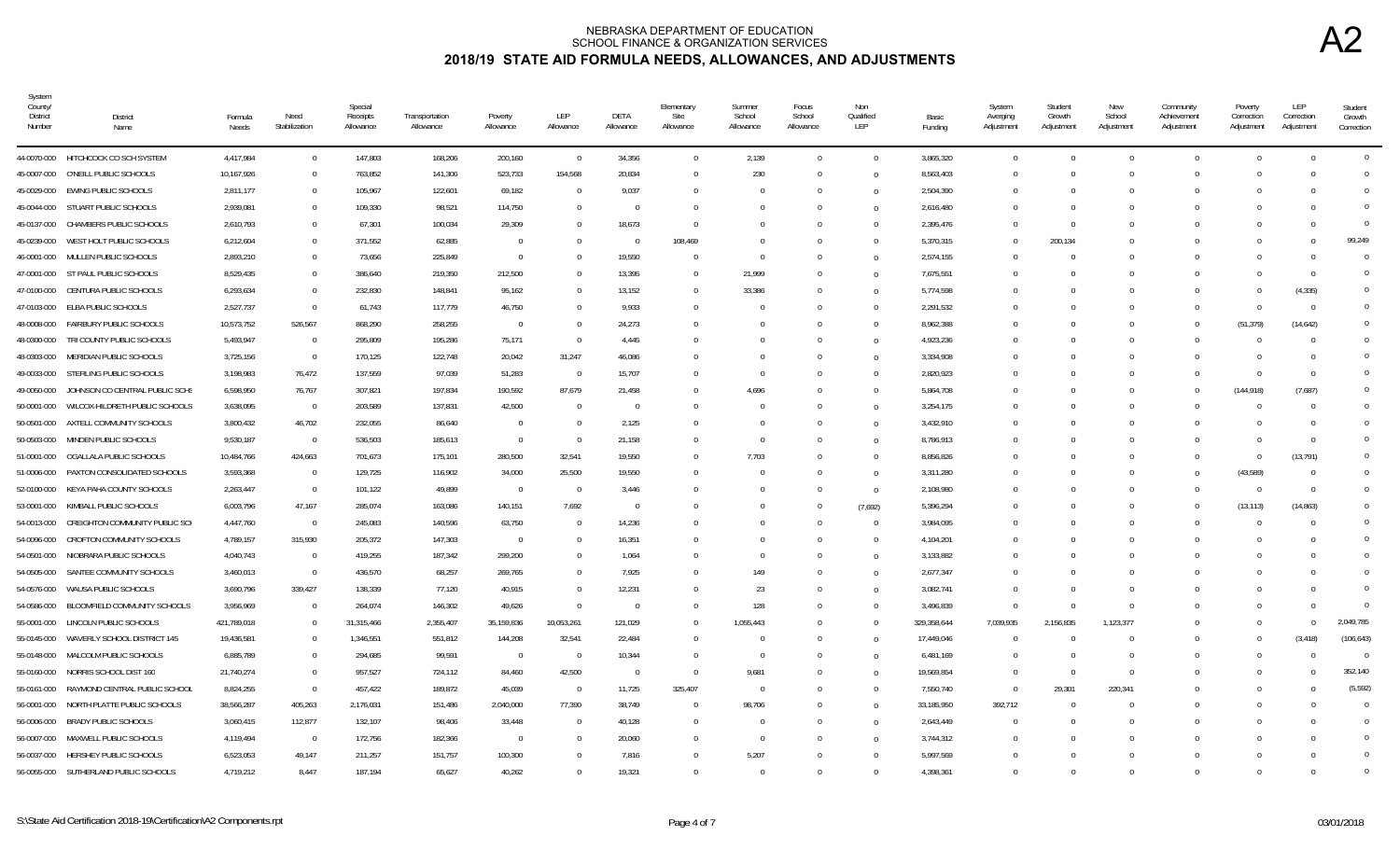| System<br>County/<br>District<br>Number | District<br>Name                          | Formula<br>Needs | Need<br>Stabilization | Special<br>Receipts<br>Allowance | Transportation<br>Allowance | Poverty<br>Allowance | LEP<br>Allowance | DETA<br>Allowance | Elementary<br>Site<br>Allowance | Summer<br>School<br>Allowance | Focus<br>School<br>Allowance | Non<br>Qualified<br>LEP | Basic<br>Funding | System<br>Averging<br>Adjustment | Student<br>Growth<br>Adjustment | New<br>School<br>Adjustment | Community<br>Achievement<br>Adjustment | Poverty<br>Correction<br>Adjustment | <b>LEP</b><br>Correction<br>Adjustment | Student<br>Growth<br>Correction |
|-----------------------------------------|-------------------------------------------|------------------|-----------------------|----------------------------------|-----------------------------|----------------------|------------------|-------------------|---------------------------------|-------------------------------|------------------------------|-------------------------|------------------|----------------------------------|---------------------------------|-----------------------------|----------------------------------------|-------------------------------------|----------------------------------------|---------------------------------|
| 56-0565-000                             | WALLACE PUBLIC SCH DIST 65 R              | 3,427,267        | 206,028               | 103,129                          | 200,462                     | $\overline{0}$       | $\overline{0}$   | 25,495            | $\overline{0}$                  | $\Omega$                      | $\Omega$                     | $\Omega$                | 2,892,153        | $\overline{0}$                   | $\Omega$                        | $\Omega$                    | $\overline{0}$                         | $\Omega$                            | $\bigcap$                              | $\overline{0}$                  |
|                                         | 57-0501-000 STAPLETON PUBLIC SCHOOLS      | 3,256,137        | $\Omega$              | 148,825                          | 175,317                     | 63,750               | $\Omega$         | 23,816            | $\Omega$                        | $\Omega$                      |                              | $\overline{0}$          | 2,844,429        | $\Omega$                         | $\Omega$                        | $\Omega$                    | $\Omega$                               |                                     |                                        | $\Omega$                        |
|                                         | 58-0025-000 LOUP COUNTY PUBLIC SCHOOLS    | 2,334,814        | $\Omega$              | 59,866                           | 104,416                     | 68,000               | 5,950            | 4,608             |                                 |                               |                              | $\overline{0}$          | 2,091,974        | $\Omega$                         |                                 | $\Omega$                    | $\Omega$                               |                                     |                                        | $\Omega$                        |
| 59-0001-000                             | MADISON PUBLIC SCHOOLS                    | 6,943,467        | $\mathbf 0$           | 397,739                          | 66,964                      | 531,704              | 228,689          | 22,910            | $\Omega$                        | $\theta$                      |                              | $\overline{0}$          | 5,695,461        | $\Omega$                         | $\Omega$                        | $\Omega$                    | $\Omega$                               | $\bigcap$                           |                                        | $\Omega$                        |
| 59-0002-000                             | NORFOLK PUBLIC SCHOOLS                    | 41,553,212       | $\Omega$              | 2,877,542                        | 193,235                     | 2,167,305            | 426,991          | 57,000            | $\Omega$                        | 326,737                       |                              | $\overline{0}$          | 34,558,390       | 463,368                          | $\Omega$                        | 246,700                     | $\Omega$                               |                                     |                                        | 235,944                         |
| 59-0005-000                             | BATTLE CREEK PUBLIC SCHOOLS               | 5,752,702        | $\Omega$              | 254,211                          | 109,658                     | $\overline{0}$       |                  | 15,523            |                                 | $\Omega$                      |                              | $\Omega$                | 5,373,310        | $\Omega$                         |                                 |                             | $\Omega$                               |                                     |                                        | $\Omega$                        |
| 59-0013-000                             | NEWMAN GROVE PUBLIC SCHOOLS               | 2,912,665        | $\Omega$              | 120,365                          | 82,938                      | 61,200               | $\Omega$         | 2,587             | $\Omega$                        | $\Omega$                      | $\Omega$                     | $\overline{0}$          | 2,645,575        | - 0                              | $\Omega$                        | $\Omega$                    | $\Omega$                               | $\Omega$                            |                                        | $\Omega$                        |
| 59-0080-000                             | ELKHORN VALLEY SCHOOLS                    | 5,196,887        | $\Omega$              | 293,230                          | 112,686                     | 133,822              | $\Omega$         | $\Omega$          |                                 |                               |                              | $\overline{0}$          | 4,727,253        | - 0                              |                                 | $\Omega$                    | $\Omega$                               | (70, 104)                           |                                        | $\sqrt{ }$                      |
| 60-0090-000                             | MC PHERSON COUNTY SCHOOLS                 | 2,283,981        | $\mathbf 0$           | 79,603                           | 56,732                      | 53,078               | $\Omega$         | 3,755             | $\Omega$                        | $\theta$                      |                              | $\Omega$                | 2,090,813        | $\Omega$                         | $\Omega$                        | $\cap$                      | $\Omega$                               | $\bigcap$                           |                                        | $\cup$                          |
| 61-0004-000                             | CENTRAL CITY PUBLIC SCHOOLS               | 9,170,811        | $\Omega$              | 791,800                          | 184,019                     | 256,547              | 638              | $\Omega$          | $\Omega$                        | 24,045                        |                              | $\Omega$                | 7,913,762        | $\Omega$                         | $\Omega$                        |                             | $\Omega$                               |                                     |                                        | $\cup$                          |
| 61-0049-000                             | PALMER PUBLIC SCHOOLS                     | 4,318,856        | $\Omega$              | 200.469                          | 144,020                     | 70,550               | $\Omega$         | 7.661             | $\Omega$                        | $\Omega$                      |                              | $\Omega$                | 3,896,156        | $\Omega$                         | $\Omega$                        |                             | $\Omega$                               |                                     |                                        | $\Omega$                        |
| 62-0021-000                             | BAYARD PUBLIC SCHOOLS                     | 5,554,901        | $\Omega$              | 165,419                          | 90,126                      | 346,768              | 32,541           | 19,081            | $\Omega$                        | 19,207                        |                              | $\overline{0}$          | 4,881,759        | - ( )                            | $\Omega$                        |                             | $\Omega$                               | $\bigcap$                           |                                        | $\Omega$                        |
| 62-0063-000                             | BRIDGEPORT PUBLIC SCHOOLS                 | 6,590,894        | 499,154               | 302,458                          | 316,782                     | 31,875               | 59,658           | 5,057             | $\Omega$                        | $\Omega$                      |                              | $\Omega$                | 5,375,910        | $\Omega$                         | $\Omega$                        | $\cap$                      | $\cap$                                 | $\cap$                              |                                        |                                 |
| 63-0001-000                             | FULLERTON PUBLIC SCHOOLS                  | 4,575,940        | $\overline{0}$        | 226,382                          | 174,292                     | 66,531               | $\Omega$         | $\Omega$          | $\Omega$                        |                               |                              | $\Omega$                | 4,108,735        |                                  |                                 |                             | $\Omega$                               |                                     |                                        |                                 |
| 63-0030-000                             | TWIN RIVER PUBLIC SCHOOLS                 | 6,916,083        | 571,522               | 284,346                          | 270,419                     | $\overline{0}$       | $\Omega$         | 88.592            | 325.407                         | $\Omega$                      |                              | $\Omega$                | 5,375,797        | $\Omega$                         | $\Omega$                        |                             | $\Omega$                               |                                     |                                        | $\cup$                          |
| 64-0023-000                             | JOHNSON-BROCK PUBLIC SCHOOLS              | 4,546,791        | $\Omega$              | 114,430                          | 210,945                     | 58,055               | $\Omega$         | $\Omega$          | $\Omega$                        | $\theta$                      |                              | $\Omega$                | 4, 163, 361      | $\Omega$                         |                                 |                             | $\Omega$                               |                                     |                                        | $\Omega$                        |
| 64-0029-000                             | AUBURN PUBLIC SCHOOLS                     | 10,076,938       | $\mathbf 0$           | 727,026                          | 223,932                     | 399,551              | $\Omega$         | 38,225            | $\Omega$                        | 5,000                         | $\Omega$                     | $\overline{0}$          | 8,683,204        | $\Omega$                         | $\Omega$                        | $\Omega$                    | $\Omega$                               | $\Omega$                            |                                        | $\Omega$                        |
|                                         | 65-0011-000 SUPERIOR PUBLIC SCHOOLS       | 6,269,846        | $\Omega$              | 559,352                          | 213,188                     | 208,662              | $\Omega$         | 12,673            | $\Omega$                        | 8,759                         |                              | $\overline{0}$          | 5,267,212        | $\Omega$                         |                                 |                             | $\Omega$                               |                                     |                                        | $\cup$                          |
| 65-2005-000                             | SOUTH CENTRAL NEBRASKA UNIFIED            | 9,549,319        | 803,168               | 671,551                          | 580,541                     | 85,850               | $\Omega$         | 25,284            | 325,407                         | 30,557                        |                              | $\Omega$                | 7,026,961        | $\Omega$                         |                                 |                             | $\Omega$                               |                                     |                                        |                                 |
|                                         | 66-0027-000 SYRACUSE-DUNBAR-AVOCA SCHOOL  | 9,175,277        | $\overline{0}$        | 632,235                          | 255,430                     | 94,710               | $\Omega$         | 8.774             | $\Omega$                        | $\Omega$                      |                              | $\overline{0}$          | 8,184,128        | $\Omega$                         | $\Omega$                        | $\Omega$                    | $\Omega$                               |                                     |                                        |                                 |
| 66-0111-000                             | NEBRASKA CITY PUBLIC SCHOOLS              | 15,446,792       | $\mathbf 0$           | 1,170,850                        | 186,858                     | 818,898              | 238,000          | 58,322            | $\Omega$                        | 26,994                        |                              | $\overline{0}$          | 12,857,604       | $\Omega$                         | $\Omega$                        | 89,266                      | $\Omega$                               |                                     |                                        | $\cup$                          |
| 66-0501-000                             | PALMYRA DISTRICT O R 1                    | 7,300,426        | $\overline{0}$        | 316,124                          | 199,621                     | 41,650               | $\Omega$         | 28,824            | $\Omega$                        | 28,496                        |                              | $\Omega$                | 5,752,483        | $\Omega$                         | 5,754                           | 927,474                     | $\Omega$                               | $\cap$                              |                                        | $\Omega$                        |
|                                         | 67-0001-000 PAWNEE CITY PUBLIC SCHOOLS    | 4,397,490        | 29,415                | 264,127                          | 168,964                     | 223,262              | $\Omega$         | 12,932            |                                 |                               |                              | $\Omega$                | 3,698,790        | $\Omega$                         |                                 | $\Omega$                    | $\Omega$                               |                                     |                                        | $\Omega$                        |
| 67-0069-000                             | LEWISTON CONSOLIDATED SCHOOLS             | 3,112,194        | 168,667               | 120,637                          | 144,964                     | $\overline{0}$       | $\Omega$         | 5,427             |                                 |                               |                              | $\Omega$                | 2,672,499        |                                  |                                 |                             | $\Omega$                               | $\Omega$                            | $\bigcap$                              | $\Omega$                        |
| 68-0020-000                             | PERKINS COUNTY SCHOOLS                    | 5,333,742        | 44,372                | 198,085                          | 208,323                     | 36,168               | 32,130           | 24,564            | $\Omega$                        | $\Omega$                      |                              | $\overline{0}$          | 4,822,641        | C                                | $\Omega$                        | 0                           | $\Omega$                               | (29, 895)                           | (2,646)                                | $\Omega$                        |
| 69-0044-000                             | HOLDREGE PUBLIC SCHOOLS                   | 12,644,093       | 134,999               | 933,360                          | 134,125                     | 299,035              | 84,063           | 21,404            | $\Omega$                        | 31,578                        |                              | $\overline{0}$          | 11,010,394       | $\Omega$                         | $\Omega$                        | $\Omega$                    | $\Omega$                               | $\bigcap$                           | $\Omega$                               | (4,865)                         |
| 69-0054-000                             | BERTRAND PUBLIC SCHOOLS                   | 4,047,598        | 102,957               | 291,013                          | 120,610                     | 74,375               | $\overline{0}$   | 11,081            |                                 |                               |                              | $\Omega$                | 3,447,562        | $\Omega$                         | $\Omega$                        |                             | $\Omega$                               | $\cap$                              |                                        | $\overline{0}$                  |
| 69-0055-000                             | LOOMIS PUBLIC SCHOOLS                     | 3,514,801        | $\overline{0}$        | 182,823                          | 80,526                      | $\overline{0}$       | 30,600           | 9,516             |                                 |                               |                              | $\Omega$                | 3,211,336        | $\Omega$                         |                                 |                             | $\Omega$                               |                                     |                                        | $\Omega$                        |
|                                         | 70-0002-000 PIERCE PUBLIC SCHOOLS         | 8,254,129        | 428,620               | 403,427                          | 269,777                     | 73,616               | $\Omega$         | 2,880             |                                 |                               |                              | $\overline{0}$          | 7,075,809        | $\Omega$                         | $\Omega$                        |                             | $\Omega$                               |                                     |                                        | $\cup$                          |
| 70-0005-000                             | PLAINVIEW PUBLIC SCHOOLS                  | 4,551,905        | $\overline{0}$        | 283,479                          | 167,395                     | $\overline{0}$       | $\Omega$         | $\Omega$          | $\Omega$                        | $\Omega$                      |                              | $\overline{0}$          | 4,101,031        | $\Omega$                         | $\Omega$                        | $\Omega$                    | $\Omega$                               | $\cap$                              |                                        |                                 |
| 70-0542-000                             | OSMOND COMMUNITY SCHOOLS                  | 3,357,792        | 226,760               | 150,281                          | 74,665                      | $\overline{0}$       | $\Omega$         | 7,325             | $\Omega$                        | $\theta$                      |                              | $\Omega$                | 2,898,761        | $\Omega$                         | $\Omega$                        | $\Omega$                    | $\Omega$                               |                                     |                                        | $\cup$                          |
| 71-0001-000                             | COLUMBUS PUBLIC SCHOOLS                   | 37,249,910       | $\overline{0}$        | 2,285,304                        | 101,014                     | 2,313,748            | 1,152,482        | 51,789            | $\Omega$                        | 75,612                        |                              | $\Omega$                | 30,814,270       | 207,172                          | 0                               | 248,519                     | $\Omega$                               | $\cap$                              |                                        | $\Omega$                        |
| 71-0005-000                             | LAKEVIEW COMMUNITY SCHOOLS                | 11,367,293       | 965,445               | 652,407                          | 86,373                      | 114,750              | 127,500          | 6,469             | 379,641                         |                               |                              | $\Omega$                | 9,034,708        | $\Omega$                         |                                 | $\Omega$                    | $\Omega$                               |                                     |                                        | $\Omega$                        |
| 71-0067-000                             | HUMPHREY PUBLIC SCHOOLS                   | 3,758,356        | $\overline{0}$        | 218,841                          | 86,771                      | $\overline{0}$       | $\Omega$         | 20,573            | $\Omega$                        |                               |                              | $\Omega$                | 3,432,171        | $\Omega$                         |                                 |                             | $\Omega$                               |                                     |                                        | $\Omega$                        |
| 72-0015-000                             | CROSS COUNTY COMMUNITY SCHOO              | 5,423,368        | 533,193               | 326,786                          | 227,850                     | $\overline{0}$       | $\Omega$         | $\Omega$          |                                 |                               |                              | $\Omega$                | 4,335,539        | - 0                              | $\Omega$                        | $\Omega$                    | $\Omega$                               | $\Omega$                            |                                        | $\Omega$                        |
| 72-0019-000                             | OSCEOLA PUBLIC SCHOOLS                    | 3,826,221        | 178,664               | 242,717                          | 94,129                      | 23,800               | $\Omega$         | $\Omega$          |                                 |                               |                              | $\Omega$                | 3,286,911        | $\Omega$                         |                                 |                             | $\Omega$                               |                                     |                                        | $\cup$                          |
| 72-0032-000                             | SHELBY - RISING CITY PUBLIC SC            | 5,225,687        | 112,475               | 334,623                          | 164,731                     | 30,349               | 20,851           | 10,422            |                                 |                               |                              | $\Omega$                | 4,552,236        |                                  | $\Omega$                        |                             | $\Omega$                               |                                     |                                        | $\overline{0}$                  |
|                                         | 72-0075-000 HIGH PLAINS COMMUNITY SCHOOLS | 3,922,226        | 260,773               | 238.838                          | 244.775                     | 74.946               | $\Omega$         | 4,866             |                                 |                               |                              | $\Omega$                | 3.098.028        |                                  | $\Omega$                        | $\Omega$                    | $\Omega$                               |                                     |                                        | $\Omega$                        |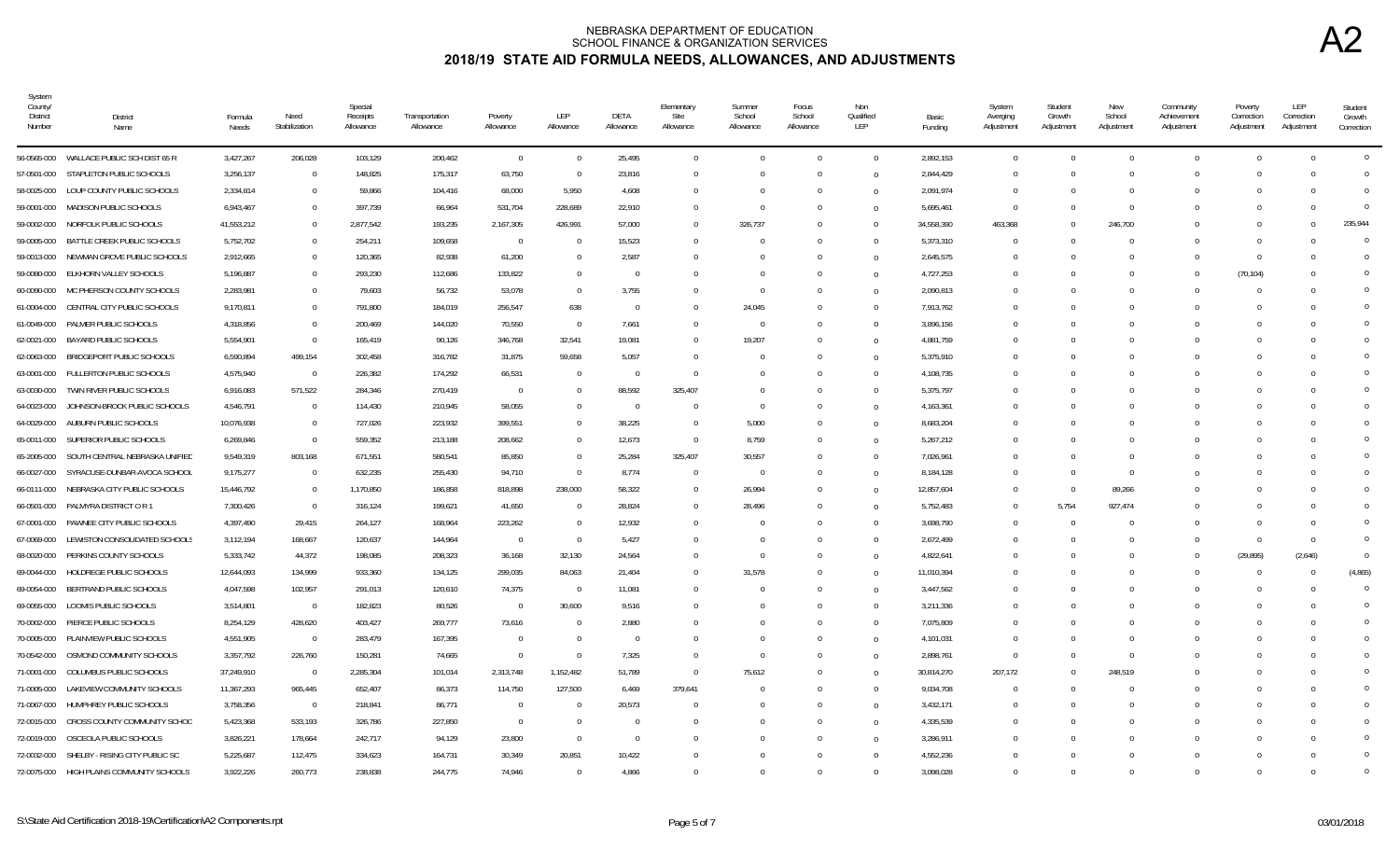| System<br>County/<br>District<br>Number | <b>District</b><br>Name                    | Formula<br>Needs | Need<br>Stabilization | Special<br>Receipts<br>Allowance | Transportation<br>Allowance | Poverty<br>Allowance | LEP<br>Allowance | DETA<br>Allowance | Elementary<br>Site<br>Allowance | Summer<br>School<br>Allowance | Focus<br>School<br>Allowance | Non<br>Qualified<br>LEP | Basic<br>Funding | System<br>Averging<br>Adjustment | Student<br>Growth<br>Adjustment | New<br>School<br>Adjustment | Community<br>Achievement<br>Adjustment | Poverty<br>Correction<br>Adjustment | <b>LEP</b><br>Correction<br>Adjustment | Student<br>Growth<br>Correction |
|-----------------------------------------|--------------------------------------------|------------------|-----------------------|----------------------------------|-----------------------------|----------------------|------------------|-------------------|---------------------------------|-------------------------------|------------------------------|-------------------------|------------------|----------------------------------|---------------------------------|-----------------------------|----------------------------------------|-------------------------------------|----------------------------------------|---------------------------------|
| 73-0017-000                             | MC COOK PUBLIC SCHOOLS                     | 14,945,468       | $\overline{0}$        | 1,143,452                        | 252,441                     | 602,285              | 95,814           | 29,661            | $\overline{0}$                  | 16,596                        | $\Omega$                     | $\overline{0}$          | 12,805,219       | $\theta$                         | $\Omega$                        | $\Omega$                    | $\overline{0}$                         | $\Omega$                            | $\bigcap$                              | $\overline{0}$                  |
|                                         | 73-0179-000 SOUTHWEST PUBLIC SCHOOLS       | 4,449,235        | $\overline{0}$        | 212.290                          | 281,384                     | $\overline{0}$       | $\Omega$         | 26.204            | $\Omega$                        | 10,911                        | $\Omega$                     | $\overline{0}$          | 3,918,446        | $\Omega$                         | $\Omega$                        | $\Omega$                    | $\Omega$                               |                                     |                                        | $\Omega$                        |
|                                         | 74-0056-000 FALLS CITY PUBLIC SCHOOLS      | 10,144,790       | 5,834                 | 850,750                          | 250,057                     | 621,119              | $\Omega$         | 18,854            | $\Omega$                        |                               |                              | $\overline{0}$          | 8,398,176        | $\Omega$                         |                                 |                             | $\Omega$                               |                                     |                                        | $\Omega$                        |
| 74-0070-000                             | HUMBOLDT TABLE ROCK STEINAUER              | 5,598,963        | 458,541               | 474,271                          | 254,232                     | 191,250              | $\Omega$         | 6,574             | $\Omega$                        | <sup>0</sup>                  | $\Omega$                     | $\Omega$                | 4,214,095        | $\Omega$                         | $\Omega$                        |                             | $\Omega$                               |                                     |                                        | $\Omega$                        |
| 75-0100-000                             | ROCK COUNTY PUBLIC SCHOOLS                 | 3,786,342        | $\overline{0}$        | 184,060                          | 47,239                      | $\overline{0}$       | $\Omega$         | 9,561             | 108,469                         |                               |                              | $\Omega$                | 3,437,013        | $\Omega$                         | $\Omega$                        |                             | $\Omega$                               |                                     |                                        | $\Omega$                        |
| 76-0002-000                             | CRETE PUBLIC SCHOOLS                       | 22,949,034       | $\overline{0}$        | 1.299.508                        | 304,548                     | 2,325,924            | 1,500,487        | 32,568            | $\Omega$                        | 312,241                       |                              | $\Omega$                | 16,538,466       | $\Omega$                         | 335,052                         |                             | $\Omega$                               |                                     |                                        | 300,240                         |
| 76-0044-000                             | DORCHESTER PUBLIC SCHOOL                   | 3,104,788        | 128,690               | 174,281                          | 58,557                      | 36,805               | 32,541           | 30.017            | $\Omega$                        |                               | $\Omega$                     | $\overline{0}$          | 2,643,897        | $\Omega$                         | $\Omega$                        | $\cap$                      | $\Omega$                               | $\Omega$                            |                                        | $\Omega$                        |
|                                         | 76-0068-000 FRIEND PUBLIC SCHOOLS          | 3,828,686        | $\overline{0}$        | 234,088                          | 109,063                     | 29,750               | $\overline{0}$   | 15,593            | $\Omega$                        |                               |                              | $\overline{0}$          | 3,440,192        | $\Omega$                         |                                 | $\Omega$                    | $\Omega$                               |                                     |                                        | $\sqrt{ }$                      |
| 76-0082-000                             | WILBER-CLATONIA PUBLIC SCHOOLS             | 7,196,761        | $\overline{0}$        | 290,968                          | 140,619                     | 92,281               | 46,750           | 27,620            | $\Omega$                        | 0                             |                              | $\Omega$                | 6,598,523        | $\Omega$                         | $\Omega$                        | $\Omega$                    | $\overline{0}$                         |                                     |                                        | $\Omega$                        |
|                                         | 77-0001-000 BELLEVUE PUBLIC SCHOOLS        | 93,562,227       | 802,587               | 6,767,844                        | 1,718,812                   | 2,935,459            | 520,651          | 338,679           | $\Omega$                        | 2,083,688                     |                              | $\Omega$                | 77,750,353       | 578,413                          | $\Omega$                        | $\Omega$                    | 65,741                                 |                                     |                                        | $\bigcap$                       |
|                                         | 77-0027-000 PAPILLION LA VISTA COMMUNITY S | 109,374,354      | $\overline{0}$        | 8,076,567                        | 1,263,060                   | 1,319,046            | 368,794          | 143,751           | $\Omega$                        | 364,226                       |                              | $\overline{0}$          | 95,983,325       | 1,175,646                        | 1,004,357                       | $\Omega$                    | 32,106                                 | $\Omega$                            |                                        | (356, 524)                      |
|                                         | 77-0037-000 GRETNA PUBLIC SCHOOLS          | 48,385,769       | $\overline{0}$        | 2,321,771                        | 611,920                     | 29,466               | 55,138           | 39,656            | $\Omega$                        | $\Omega$                      | $\Omega$                     | $\overline{0}$          | 40,417,370       | 617,234                          | 1,317,568                       | 1,152,205                   | 1,609                                  | $\Omega$                            |                                        | 1,821,832                       |
|                                         | 77-0046-000 SPRINGFIELD PLATTEVIEW COMMUNI | 12,301,450       | $\overline{0}$        | 817,411                          | 372,899                     | 63,418               | $\overline{0}$   | $\overline{0}$    | $\Omega$                        | 4,379                         | $\Omega$                     | $\overline{0}$          | 11,042,137       | $\overline{0}$                   | $\Omega$                        | $\overline{0}$              | 1,206                                  | $\Omega$                            |                                        | $\overline{0}$                  |
| 78-0001-000                             | ASHLAND-GREENWOOD PUBLIC SCH               | 10,826,743       | $\overline{0}$        | 683,552                          | 175,452                     | 233,338              | 32,541           | 14,958            | $\Omega$                        | 38,493                        |                              | $\Omega$                | 9,598,228        | $\Omega$                         | 27,501                          |                             | $\overline{0}$                         | $\Omega$                            |                                        | 22,680                          |
| 78-0009-000                             | YUTAN PUBLIC SCHOOLS                       | 6,167,382        | 251,534               | 339,178                          | 134,660                     | 81,808               | $\overline{0}$   | 10,140            | $\Omega$                        | $\Omega$                      | $\Omega$                     | $\Omega$                | 5,375,910        | $\Omega$                         | $\Omega$                        | $\Omega$                    | $\Omega$                               | (25, 848)                           |                                        | $\Omega$                        |
| 78-0039-000                             | WAHOO PUBLIC SCHOOLS                       | 11,952,466       | $\overline{0}$        | 889,726                          | 337,204                     | 211,784              | 32,541           | $\Omega$          | $\Omega$                        | 39,032                        |                              | $\overline{0}$          | 10,442,179       | $\Omega$                         | $\Omega$                        | $\Omega$                    | $\Omega$                               | $\Omega$                            |                                        | $\Omega$                        |
| 78-0072-000                             | MEAD PUBLIC SCHOOLS                        | 3,771,846        | $\overline{0}$        | 118,164                          | 135,167                     | 72,250               | $\overline{0}$   | 5,873             | $\Omega$                        | $^{\circ}$                    | $\Omega$                     | $\overline{0}$          | 3,440,392        | -0                               | 0                               | $\Omega$                    | $\Omega$                               | $\Omega$                            | $\Omega$                               | $\Omega$                        |
| 78-0107-000                             | CEDAR BLUFFS PUBLIC SCHOOLS                | 5,736,660        | $\overline{0}$        | 140,405                          | 177,689                     | 89,250               | 2,125            | $\Omega$          | $\Omega$                        | 36,029                        |                              | $\Omega$                | 4,382,089        | $\Omega$                         | 67,063                          | 499,922                     | $\Omega$                               |                                     |                                        | 342,088                         |
| 79-0002-000                             | MINATARE PUBLIC SCHOOLS                    | 3,360,473        | 126,077               | 170,567                          | 19,577                      | 124,878              | 36,125           | 29,576            | $\Omega$                        | 0                             |                              | $\Omega$                | 2,916,699        | $\Omega$                         | $\Omega$                        | $\Omega$                    | $\Omega$                               |                                     |                                        | (63, 026)                       |
| 79-0011-000                             | MORRILL PUBLIC SCHOOLS                     | 5,670,344        | $\overline{0}$        | 154,807                          | 158,651                     | 417,102              | 32,541           | 17,638            | $\Omega$                        | $\Omega$                      |                              | $\overline{0}$          | 4,772,451        | $\Omega$                         |                                 | 117,154                     | $\Omega$                               |                                     |                                        | $\Omega$                        |
|                                         | 79-0016-000 GERING PUBLIC SCHOOLS          | 18,952,633       | 73,392                | 1,014,494                        | 160,986                     | 1,080,580            | 27,185           | 99,046            | $\overline{0}$                  | 36,863                        |                              | $\overline{0}$          | 16,460,087       | $\Omega$                         | $\Omega$                        | $\Omega$                    | $\Omega$                               | $\Omega$                            |                                        | $\Omega$                        |
| 79-0031-000                             | MITCHELL PUBLIC SCHOOLS                    | 8,351,171        | 300,019               | 259,762                          | 99,690                      | 276,878              | 23,293           | 27,299            | $\overline{0}$                  | $^{\circ}$                    |                              | $\Omega$                | 7,364,230        | $\overline{0}$                   | $\Omega$                        |                             | $\Omega$                               |                                     |                                        | $\overline{0}$                  |
|                                         | 79-0032-000 SCOTTSBLUFF PUBLIC SCHOOLS     | 35,046,526       | $\overline{0}$        | 2,234,906                        | 431,854                     | 2,781,655            | 699,624          | 38,871            | 325,407                         | 307,721                       |                              | $\overline{0}$          | 27,665,921       | 35,872                           | 142,634                         |                             | $\Omega$                               |                                     |                                        | 382,061                         |
|                                         | 80-0005-000 MILFORD PUBLIC SCHOOLS         | 8,439,916        | $\overline{0}$        | 302,866                          | 152,845                     | 50,266               | $\overline{0}$   | 28,697            | $\overline{0}$                  | 6,419                         |                              | $\overline{0}$          | 7,898,823        | - 0                              |                                 |                             |                                        |                                     |                                        | $\Omega$                        |
|                                         | 80-0009-000 SEWARD PUBLIC SCHOOLS          | 15,014,953       | 371,493               | 1,210,777                        | 280,993                     | 85,000               | 32,541           | 20,422            | $\Omega$                        | $\Omega$                      | $\cap$                       | $\overline{0}$          | 13,013,727       | $\Omega$                         | $\Omega$                        | $\Omega$                    | $\Omega$                               | $\cap$                              |                                        | $\Omega$                        |
| 80-0567-000                             | CENTENNIAL PUBLIC SCHOOLS                  | 6,213,052        | $\overline{0}$        | 424,655                          | 333,844                     | 120,912              | $\overline{0}$   | 17,267            | $\Omega$                        | 10,385                        |                              | $\overline{0}$          | 5,305,989        | - 0                              |                                 |                             | $\Omega$                               |                                     |                                        | $\sqrt{ }$                      |
| 81-0003-000                             | HAY SPRINGS PUBLIC SCHOOLS                 | 2,872,461        | 5,433                 | 23,292                           | 34,347                      | 170,000              | $\overline{0}$   | $\cap$            | $\Omega$                        |                               |                              | $\Omega$                | 2,639,389        | - 0                              | $\Omega$                        |                             | $\Omega$                               |                                     |                                        | $\Omega$                        |
|                                         | 81-0010-000 GORDON-RUSHVILLE PUBLIC SCHS   | 8,936,360        | 1,009,711             | 474,088                          | 188,272                     | 623,050              | 32,541           | $\Omega$          | $\Omega$                        |                               |                              | $\Omega$                | 6,608,698        | - 0                              |                                 |                             | $\Omega$                               |                                     |                                        | $\Omega$                        |
|                                         | 82-0001-000 LOUP CITY PUBLIC SCHOOLS       | 4,690,639        | $\overline{0}$        | 234,163                          | 132,802                     | 102,000              | $\Omega$         | 3,486             | $\Omega$                        |                               |                              | $\overline{0}$          | 4,218,188        | $\Omega$                         | $\Omega$                        |                             | $\Omega$                               |                                     |                                        | $\cup$                          |
| 82-0015-000                             | LITCHFIELD PUBLIC SCHOOLS                  | 2,491,994        | $\overline{0}$        | 96,957                           | 71,906                      | 121,461              | $\Omega$         | 6,378             | $\Omega$                        |                               |                              | $\Omega$                | 2,195,292        | $\Omega$                         | $\Omega$                        |                             | $\Omega$                               | $\cap$                              |                                        |                                 |
|                                         | 83-0500-000 SIOUX COUNTY PUBLIC SCHOOLS    | 2,329,812        | $\overline{0}$        | 25,995                           | 33,249                      | $\overline{0}$       | $\Omega$         | 27,199            | $\Omega$                        |                               |                              | $\Omega$                | 2,243,369        | $\Omega$                         | $\Omega$                        |                             | $\Omega$                               |                                     |                                        |                                 |
| 84-0003-000                             | STANTON COMMUNITY SCHOOLS                  | 6,034,556        | $\Omega$              | 371,583                          | 136,887                     | 101,301              |                  | 21,084            | $\Omega$                        |                               |                              | $\Omega$                | 5,403,701        |                                  |                                 |                             | $\Omega$                               |                                     |                                        | $\Omega$                        |
|                                         | 85-0060-000 DESHLER PUBLIC SCHOOLS         | 4,028,712        | $\Omega$              | 202,199                          | 235,443                     | 85,000               | $\Omega$         | 9,061             | $\Omega$                        |                               |                              | $\Omega$                | 3,497,009        | $\Omega$                         |                                 |                             | $\Omega$                               |                                     |                                        | $\Omega$                        |
|                                         | 85-0070-000 THAYER CENTRAL COMMUNITY SCHS  | 5,812,605        | $\Omega$              | 305,419                          | 229,904                     | 82,584               | $\Omega$         | 26,730            | $\Omega$                        |                               |                              | $\overline{0}$          | 5,167,968        | - 0                              | $\Omega$                        |                             | $\Omega$                               | $\cap$                              |                                        | $\Omega$                        |
| 85-2001-000                             | BRUNING-DAVENPORT UNIFIED SYS              | 3,088,435        | $\overline{0}$        | 222,169                          | 131,375                     | $\overline{0}$       | $\Omega$         | 14,075            | $\Omega$                        |                               | $\Omega$                     | $\Omega$                | 2,720,816        | $\Omega$                         | $\Omega$                        |                             | $\Omega$                               |                                     |                                        | $\Omega$                        |
|                                         | 86-0001-000 THEDFORD PUBLIC SCHOOLS        | 2,450,095        | $\overline{0}$        | 63,387                           | 27,106                      | $\overline{0}$       | $\Omega$         | 25,050            | $\Omega$                        |                               |                              | $\overline{0}$          | 2,334,552        | $\Omega$                         |                                 |                             | $\Omega$                               |                                     | $\Omega$                               | $\Omega$                        |
|                                         | 87-0001-000 PENDER PUBLIC SCHOOLS          | 4,819,409        | 58,449                | 327,003                          | 93,015                      | 74,699               | 7,305            | 17,745            | $\Omega$                        | 3,982                         |                              | (7, 305)                | 4,265,347        | $\Omega$                         |                                 |                             | $\Omega$                               |                                     | (20, 831)                              | $\Omega$                        |
|                                         | 87-0013-000 WALTHILL PUBLIC SCHOOLS        | 5,651,819        | 5.107                 | 529,826                          | 25,092                      | 591.175              | 46,099           | 32,392            | $\Omega$                        | $\Omega$                      | $\Omega$                     | $\Omega$                | 4,422,128        | $\Omega$                         | $\Omega$                        | $\Omega$                    | $\Omega$                               | $\Omega$                            | $\Omega$                               | $\mathbf{0}$                    |